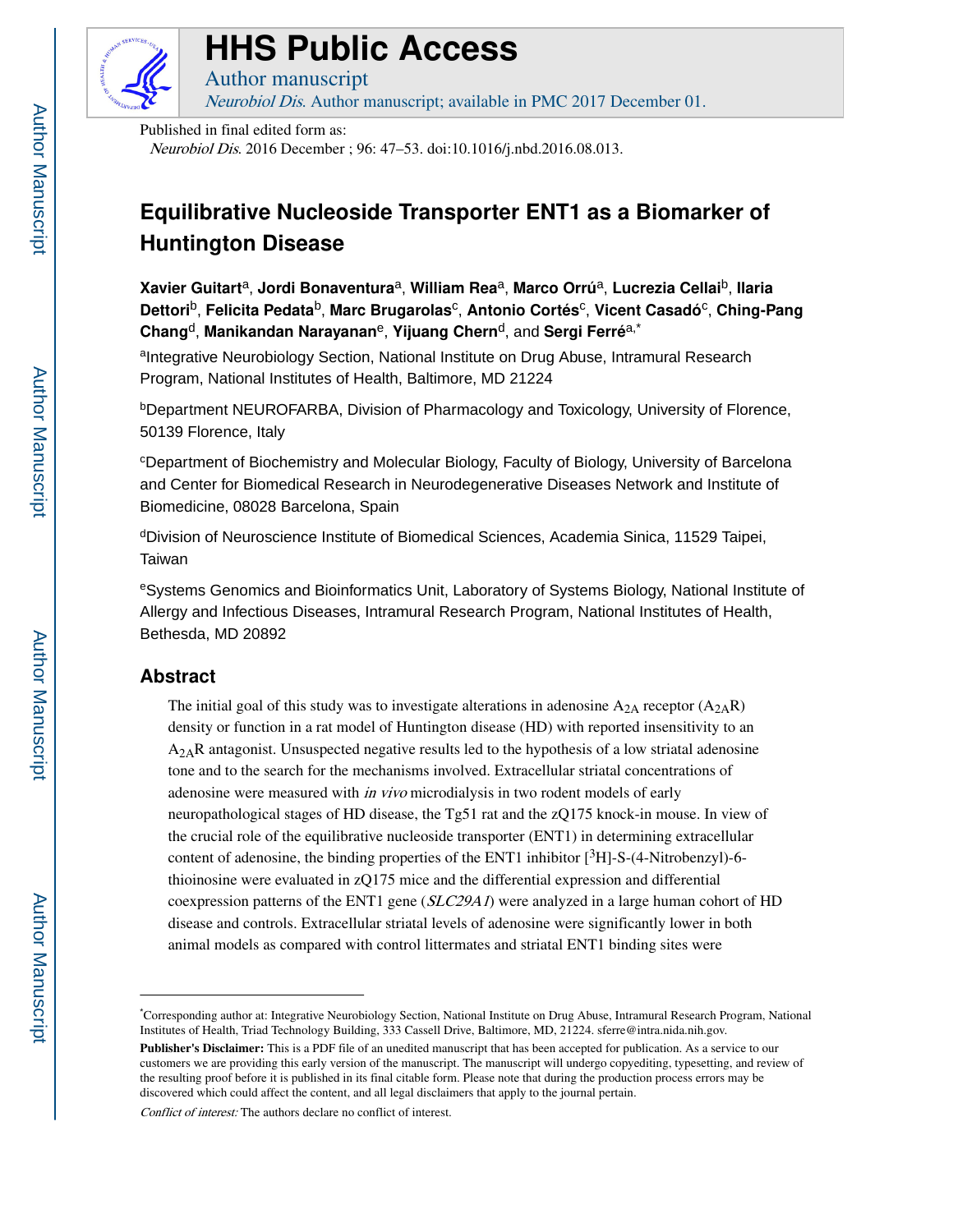significantly upregulated in zQ175 mice. ENT1 transcript was significantly upregulated in HD disease patients at an early neuropathological severity stage, but not those with a higher severity stage, relative to non-demented controls. ENT1 transcript was differentially coexpressed (gained correlations) with several other genes in HD disease subjects compared to the control group. The present study demonstrates that ENT1 and adenosine constitute biomarkers of the initial stages of neurodegeneration in HD disease and also predicts that ENT1 could constitute a new therapeutic target to delay the progression of the disease.

#### **Keywords**

adenosine; ENT1;  $A_{2A}$  receptor; Huntington Disease

# **Introduction**

Huntington disease (HD) is an inherited neurodegenerative disorder generally affecting young adults and characterized by progressive chorea, cognitive impairments and emotional disturbances. HD is caused by a single dominant gene mutation that is an expanded CGA repeat in the huntingtin (HTT) gene (The Huntington Disease Collaborative Research Group, 1993). The pathological hallmark of the disease is the atrophy of the striatum (Vonsattel et al., 1985; Ferrante et al., 1987) with considerable loss of projecting medium spiny neurons, but neurodegeneration in the cortex and other brain areas is also observed (Vonsattel et al., 1985). Among the two subtypes of medium spiny neurons, the GABAergic enkephalin-containing neurons, which selectively express dopamine  $D_2$  receptors ( $D_2R$ ) and adenosine  $A_{2A}$  receptors  $(A_{2A}R)$  (Ferré et al., 1993; Quiroz et al., 2009), are the most vulnerable (Mitchell et al., 1999). In fact, previous studies found a preferential decrease in the striatal  $A_{2A}R$  and  $D_2R$  versus dopamine  $D_1$  receptor density in the early stages of the disease (Glass et al., 2000). But the decrease in the density of  $A_{2A}R$  seems to involve a downregulation independent of neurodegeneration, related to alterations in the normal regulation of transcription of the  $A_{2A}R$  gene (Chiang et al., 2005; Villar-Menéndez et al., 2013).  $A_{2A}R$  is usually shown to be downregulated in early stages of neuropathological development in rodent models of HD and several preclinical and clinical studies have suggested that the decrease in  $A_{2A}R$  density or its tonic activation could be involved in the pathogenesis of HD (reviewed in Lee and Chern, 2014). In fact, tonic activation of  $A_{2A}R$  is necessary for the action of brain-derived neurotrophic factor (BDNF; Diogenes et al., 2004; Rodrigues et al., 2014), which is greatly impaired during HD progression (Zuccato et al., 2001). Finally, genetic and epidemiological studies also support the involvement of  $A_{2A}R$ . Several polymorphisms in the  $A_{2A}R$  gene have been associated to a reduced age of onset of the disease (Dhaenens et al. 2009; Taherzadeh-Fard et al., 2010) and, in a recent study, caffeine (non-selective adenosine receptor antagonist) intake (more than 190 mg/day) was significantly associated with a reduced age of onset of HD by about 4 years (Simonin et al., 2013). Apart from these findings involving specifically  $A_{2A}R$ , diverse alterations in other adenosine receptor subtypes and in adenosine homeostasis have also been documented in animal models of HD (Lee and Chern, 2014).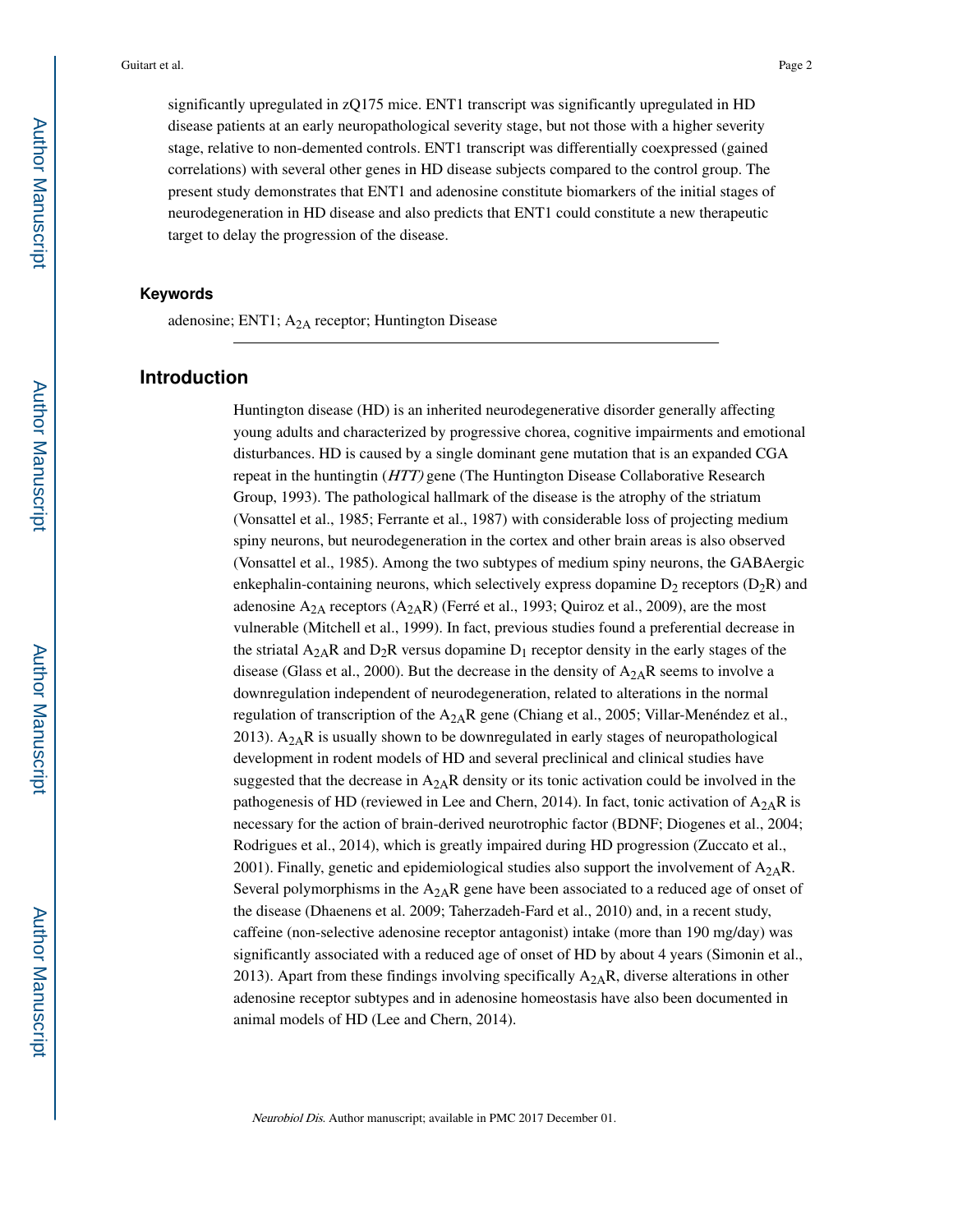We previously reported that the  $A_{2A}R$  antagonist KW-6002 did not induce locomotor activation at early neuropathological stages of HD phenotypic development in the transgenic rat expressing a fragment of the HTT gene with 51 CAG repeats (Tg51) (von Horsten et al., 2003), which was interpreted as a possible alteration in  $A_{2A}R$  density or function (Orrú et al., 2011). The initial aim of the present study was to investigate the type of  $A_{2A}R$  alteration involved. Unexpectedly, an  $A_{2A}R$  agonist produced similar psychomotor depressant effects in Tg51 rats as compared to wild-type (WT) littermate controls. Furthermore, radioligandbinding experiments would not show any significant difference in the properties of striatal  $A_{2A}R$  antagonist binding in Tg51 rats as compared to controls. The possibility of a low striatal adenosine tone was therefore addressed. This was demonstrated with in vivo microdialysis experiments both in Tg51 rats and in a more recently introduced animal model of HD, the zQ175 knock-in mouse, which expresses a HTT carrying 188 CAG repeats (Heikkinen et al., 2012; Menalled et al., 2012).

We then investigated the possibility of changes in a crucial player in the major route to uptake extracellular adenosine into the cells, the equilibrative nucleoside transporter ENT1, a protein mainly expressed by astroglial cells. The present study demonstrates that, in fact, ENT1 is not only upregulated in the striatum of zQ175 knock-in mice, but its gen  $(SLC29A1)$  is also significantly overexpressed in the brain of patients with initial neuropathological stages of HD and differentially coexpressed in HD patients as compared to the control group.

# **Materials and Methods**

#### **Animals and drugs**

Transgenic HD rats expressing a fragment of 727 amino-acids of HTT with 51 CAG repeats (Tg51; initially provided by the Department of Medical Genetics, University of Tubingen, Germany, and bred in our Institute (von Horsten et al., 2003), and knock-in HD mice with constitutive HTT carrying 188 CAG repeats (zQ175) provided by CHDI Foundation; Los Angeles, CA; (Heikkinen et al., 2012; Menalled et al., 2012) were used. For Tg51 rats, 3 and 12-month old animals from three genotypes (homozygous, heterozygous and wild-type littermates) were used. For zQ175 mice, 12-month old animals from two genotypes (heterozygous and wild-type littermates) were used. The previously reported neuropathological changes of 12-month old hetero- and homozygous Tg51 rats (Kántor et al., 2006) and 12-month old heterozygous zQ175 mice (Heikkinen et al., 2012) correspond to grade 2 in the Vonsattel neuropathological severity score in patients with HD (see below). Animals were housed in pairs per cage and kept on a 12/12-dark/light cycle with food and water available *ad libitum*. All animals used in the study were maintained in accordance with the guidelines of National Institutes of Health animal care and the animal research approved by the NIDA IRP Animal Care and Use Committee (protocol #09-BNRB-73). The  $A_{2A}R$ agonist CGS-21680 was kindly provided by CHDI Foundation.

#### **Locomotor activity**

Locomotor activity in rats was measured in open field soundproof chambers ( $50 \times 50$  cm, Med Associates Inc., VT). The rats were not habituated to the experimental cages and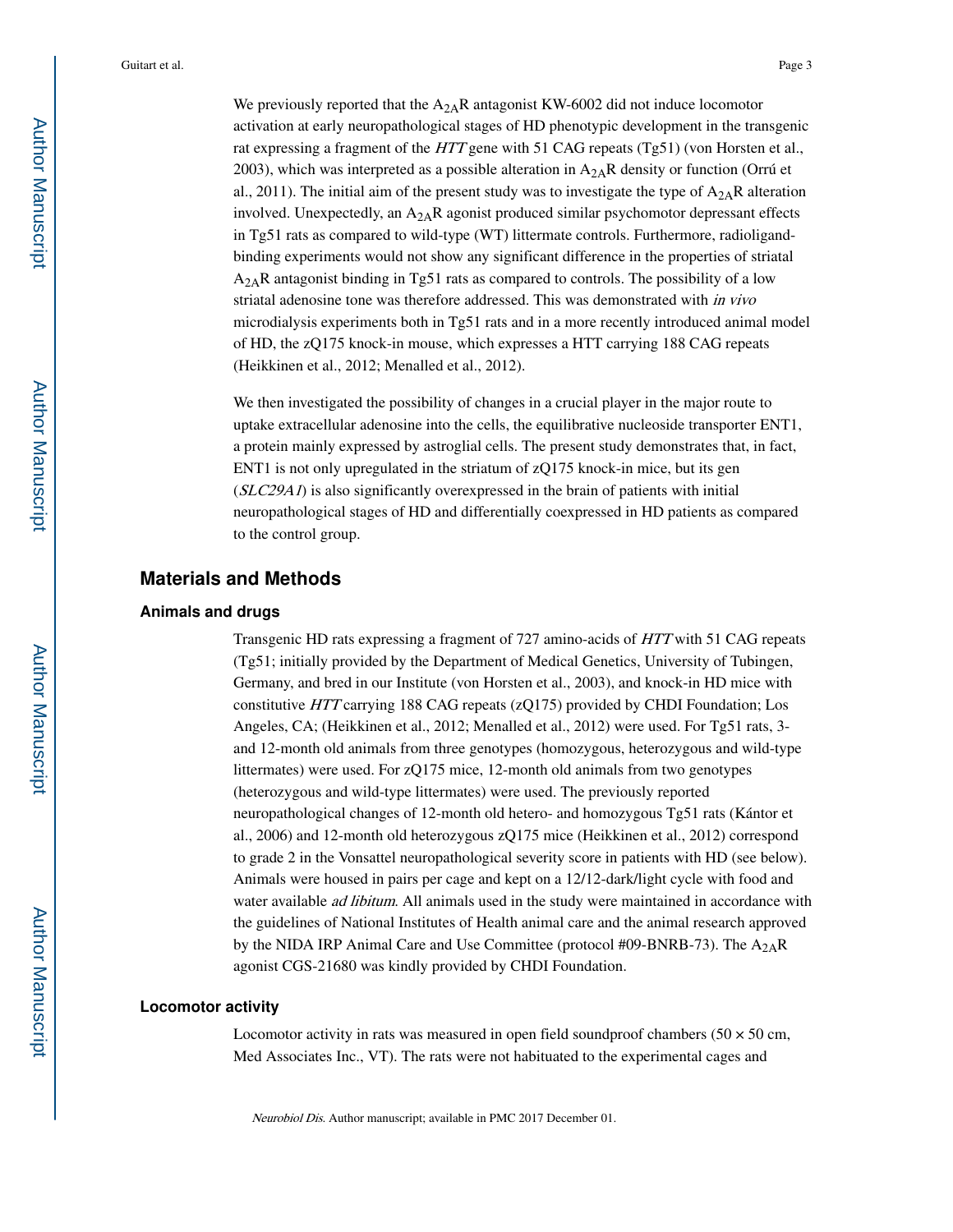## **In vivo microdialysis**

Rats and mice were anesthetized with 3 ml/kg of Equithesin (4.44 g of chloral hydrate, 0.972 g of Na pentobarbital, 2.124 g of MgSO4, 44.4 ml of propylene glycol, 12 ml of ethanol and distilled  $H_2O$  up to 100 ml of final solution; NIDA Pharmacy, Baltimore, MD). A concentric microdialysis probe with 2-mm long dialysis membranes (Eicom Corp, Tokyo, Japan) was implanted into the dorsolateral striatum of rats (coordinates were 0.0 mm anterior, 4.5 mm lateral and 7.0 mm ventral from bregma) or mice (coordinates were 1.0 mm anterior, 1.5 mm lateral and 4.5 ventral from bregma). In both cases, the probe was fixed to the skull with successive layers of glass ionomer cement (CX Plus, Shofu Dental, Japan). The *in vivo* microdialysis experiments were performed on freely moving rats and mice 24 h after probe implantation. An artificial cerebrospinal solution (in mM, 144 NaCl, 4.8 KCl, 1.7  $CaCl<sub>2</sub>$ , and 1.2 MgCl<sub>2</sub>) was pumped through the microdialysis probe at a constant rate of 1 µl/min. After a washout period of 90 min, dialysate samples were collected at 30-min intervals and immediately frozen at −80°C until adenosine levels were determined. The adenosine content in the samples was analyzed by HPLC coupled to a fluorescence detector (RF-10A XL; Shimadzu Scientific Instruments, Columbia, MD) as previously reported (Melani et al., 1999). Adenosine was detected as a fluorescent derivative  $(1, N<sup>6</sup>$ ethenoadenosine) following derivatization with chloroacetaldehyde. Zinc acetate (0.14 µl,  $0.1$  M) was added to each  $\mu$  sample. The solution was transferred into glass vials, where 0.18  $\mu$ l of chloroacetaldehyde (4.5%) was added for each ml of solution obtained. This solution was kept at 100° C for 20 min. Adenosine was identified by its disappearance after incubation of the sample with 1U of adenosine deaminase at room temperature for 1 min. The minimum detectable amount of adenosine was 0.01 pmol. Standard solutions were arranged with Tris/HCl pH 7.4 and subjected to an identical procedure as that one of samples. The *in vitro* recovery rate of adenosine was  $9.84 \pm 0.81\%$ . The concentration values reported were not corrected for recovery. Mean of adenosine concentrations of eight microdialysis samples obtained from each animal were calculated.

#### **Radioligand-binding experiments**

Striatal membrane preparations from Tg51 rats or zQ175 mice were used to analyze binding of the  $A_{2A}R$  antagonist [<sup>3</sup>H] 4-(2-[7-Amino-2-(2-furyl)[1,2,4]triazolo[2,3-a][1,3,5]triazin-5ylamino]ethyl)phenol ([3H] ZM241385; American Radiolabelled Chemicals, St. Louis, MO) and the ENT1 inhibitor  $[{}^{3}H]$ -S-(4-Nitrobenzyl)-6-thioinosine  $({}^{3}H]$ NBTI; PerkinElmer, Boston, MA) (Choi et al., 2004). Animals were deeply anesthetized with Equithesin (see in vivo microdialysis subsection) and euthanized by decapitation. The brains were quickly removed on ice, the striatum dissected out and homogenized in 50 mM Tris-HCl buffer (pH 7.4) containing a protease inhibitor cocktail (1:1000, Sigma, US). Membranes were obtained by centrifugation at 100,000 g (45 min,  $4^{\circ}$ C) and washed 2 times in the same conditions. Protein was quantified by the bicinchoninic acid method (Pierce, Rockford, IL). Pellets were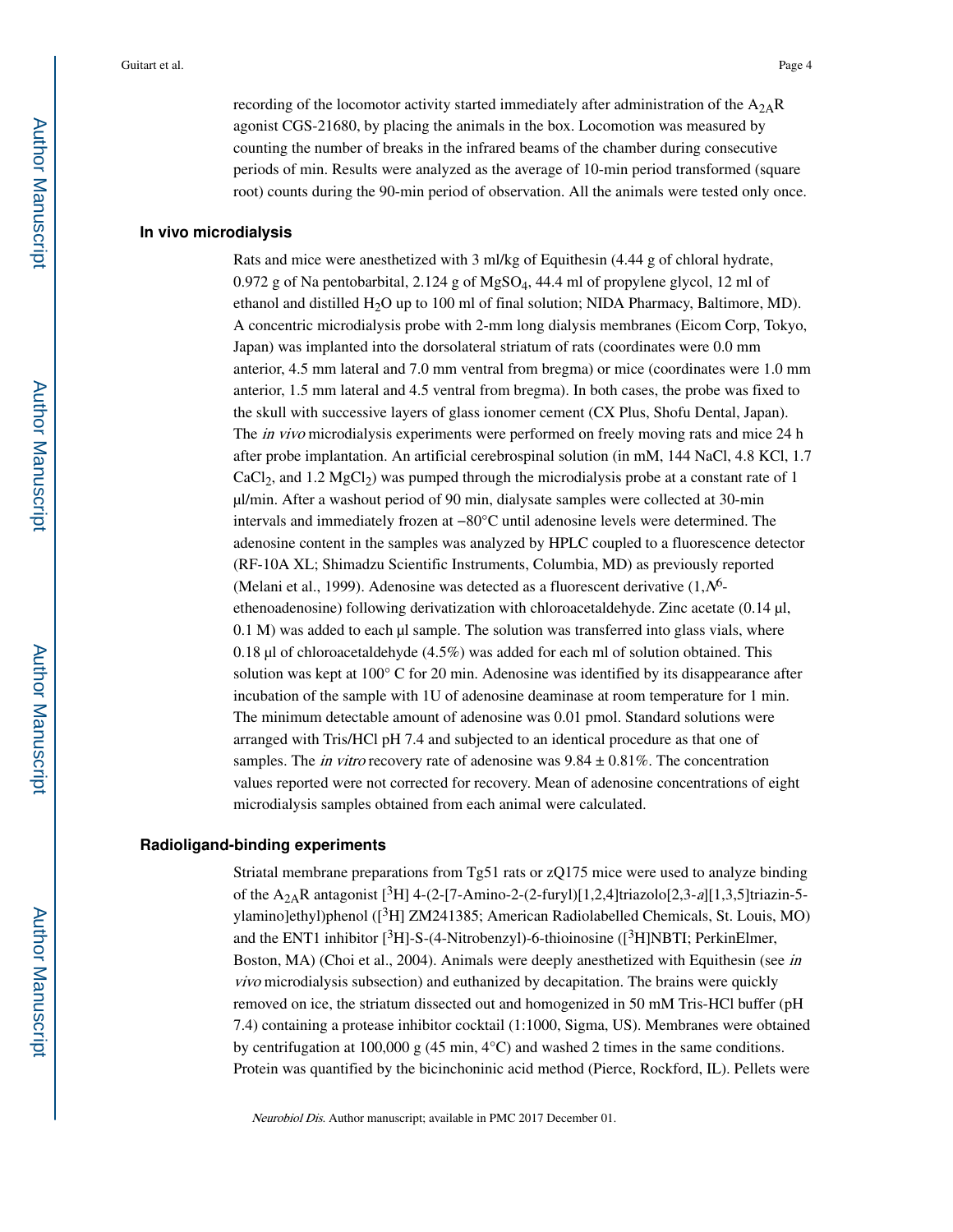resuspended and membrane suspensions (0.2 mg of protein/ml) were incubated in 50 mM Tris-HCl (pH 7.4) containing 2 I.U./ml of adenosine deaminase (Roche, Basel, Switzerland) and increasing concentrations of the radiolabelled adenosine  $A_{2A}R$  antagonist or the ENT1 inhibitor. In both cases, free and membrane-bound ligand were separated by rapid filtration on 500 µl aliquots in a 96-well plate harvester (Brandel, Gaithersburg, MD) and washed with 2 ml of ice-cold Tris-HCl. Non-specific binding was determined in the presence of 10 mM ZM241385 or 10 mM non-labeled NBTI. Filter plates were incubated with Microscint-20 (65 µl/well) scintillation liquid (PerkinElmer), incubated overnight at RT and radioactivity counts were determined in a MicroBeta2 plate counter (PerkinElmer) with an efficiency of 41%. Saturation curves were analyzed by non-linear regression using Prism 4 (GraphPad Software, La Jolla, CA).

## **Analysis of transcript levels of ENT1 in postmortem human prefrontal cortex**

The relative transcript level (differential expression, DE) of the ENT1 gene (SLC29A1) in the postmortem prefrontal cortex of 157 non-HD subjects and 127 HD patients were derived from gene expression data collected in a previous study (Narayanan et al., 2014). The expression data was adjusted for the same covariates (such as age and gender) as in the previous study using the same method, robust linear regression (rlm) except for one difference: Instead of fitting an rlm model of each gene expression data separately for the AD, HD, and control groups using the covariates as in the previous study, we fit an rlm model of each gene expression data once using all AD, HD, and control expression values to ensure that the DE signal is not lost in the adjustment. Two different probes (probe 1: 5' - GCA CCC TGT ACA GTT GCC ACG TTA CTG CCT TTT TTA AAA ATA TAT TTG ACAG AAA CCA GG- 3'; probe 2: 5'-TTG ACA GAA ACC AGG TGC CTT CAG AGG CTC TCT GAT TTA AAT AAA CCT TTC TTG TTT- 3'), which hybridize to the 3' untranslated region of the human ENT1 gene, were utilized in the microarray chip to detect the ENT1 transcript. Of note, probe 2 also maps to another location in chromosome 13, based on a default "human BLAT search" available at http://moma.ki.au.dk/genome-mirror/ cgi-bin/hgBlat. ENT1 expression levels in the postmortem frontal cortex were studied in both control and HD groups and further grouped by their Vonsattel neuropathologicalal severity score, which consists of five stages of progression of striatal abnormalities, which correlate with the degree of clinical symptoms: grade 0, clinical evidence but no pathological abnormalities; grade 1, minimal microscopic abnormalities (neuronal loss and astrocytosis) with no macroscopic abnormalities (reduced striatal volume, atrophy); grade 2, more pronounced microscopic abnormalities and minimal macroscopic abnormalities; grade 3 and 4, severe and very severe microscopic and macroscopic abnormalities (Vonsattel et al., 1985).

#### **Differential coexpression analysis**

Differential coexpression (DC) was tested using a self-contained test (Narayanan et al., 2014), which inspects if a gene of interest (SLC29A1 in our case) shows DC patterns between HD *versus* control samples on their own right, without reference to any other genes in the genome. This is done by collecting all partner genes correlated to a "hub" gene of interest (like  $SLC29A1$ ) in either the HD or controls group, and testing if the median change in correlation strength between the hub gene and the partner genes are beyond sampling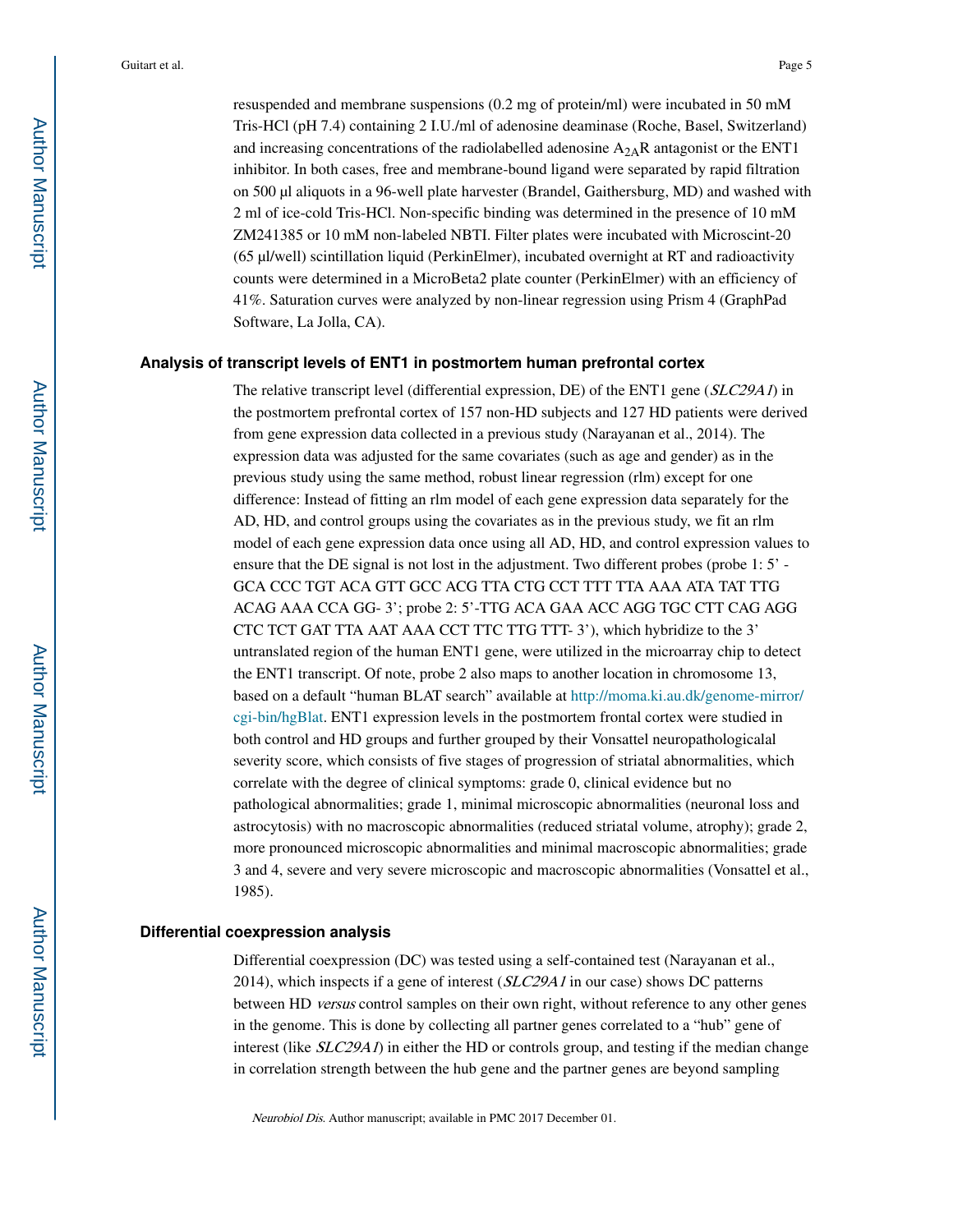noise estimated from bootstrap resampling. Specifically, to compute the bootstrap-based  $p$ value, we bootstrap resample the HD dataset 1000 times and Control dataset 1000 times and compute how often the median change in correlation between a hub gene and all other partner genes (specifically difference of Fisher-Z transformed Spearman correlation coefficient in HD and Control groups) happen in the resampled datasets. This test served as an additional confirmation of the SLC29A1 hub seen in the overall HD versus control DC network controlled at FDR 1%.

# **Results**

# **Unaltered A2AR agonist-mediated psychomotor depression and A2AR antagonist binding properties in Tg51 rats**

Previous results of experiments in Tg51 rats showed the inability of the selective  $A_{2A}R$ antagonist KW-6002 to increase locomotor activity at 6 and 12, but not at 3 months of age (Orrú et al., 2011). These results were interpreted as an alteration in the density (decrease) or function of striatal  $A_{2A}R$  at still early neuropathological stages of this HD animal model. In that case we would also expect differences in the psychomotor depressant effects of an  $A_{2A}R$  agonist, such as CGS-21680. In fact, both the psychomotor activating effects of KW-6002 and depressant effects of CGS-21680 depend on the integrity of the striatal  $A_{2A}R$ , as they are eliminated in  $A_{2A}R$  KO mice (Chen et al., 2001; Yu et al., 2008). CGS 21680 (0.03 and 0.1 mg/kg, i.p.) produced a depressant effect in 3- and 12-month old Tg51, both for heterozygous (HET) and homozygous (HOM), as compared to WT littermates (Fig. 1). As shown in Fig. 1, there was an apparent increase in locomotor activity with vehicle administration in Tg51 rats as compared with WT. Nevertheless, both for 3-month and 12 month old rats, a bifactorial ANOVA showed a very significant effect of CGS-21680 (p<0.0001 in both cases) without significant genotype effect or CGS-21680-genotype interaction. Furthermore, comparison of the binding properties of the  $A_{2A}R$  antagonist [ <sup>3</sup>H]ZM-241385 in striatal preparations of 3- and 12-month old HET and HOM Tg51 and WT controls did not show any significant differences in affinity  $(K_D)$  or number of binding sites ( $B_{\text{max}}$ ) based on ANOVA followed by Dunnett's post hoc test (Table 1). These behavioral and biochemical results indicated unimpaired striatal  $A_{2A}R$  density or function in Tg51 rats.

#### **Low striatal extracellular levels of adenosine in Tg51 rats and zQ175 mice**

A low adenosine tone could explain the existence of an impairment of the pharmacological effects of an  $A_{2A}R$  antagonist without a concomitant impairment of the  $A_{2A}R$  density or function. In fact, both in HOM and HET 12-month old Tg51 rats, the striatal levels of adenosine, measured by in vivo microdialysis, were significantly lower as compared with WT littermates (Fig. 2A). No significant differences were observed between the different genotype groups at 3 months of age. We then tested for striatal adenosine levels in the zQ175 knock-in mouse, recently developed by Menalled and colleagues in an attempt to have the HTT gene in a context that causes a phenotype more closely mimicking HD in humans (Menalled et al., 2012). In fact, behavioral, electrophysiological, histological, biochemical and imaging data indicate that the progressive phenotypes of both HOM and HET zQ175 mice up to 12 months of age recapitulate better the early phenotypic stages of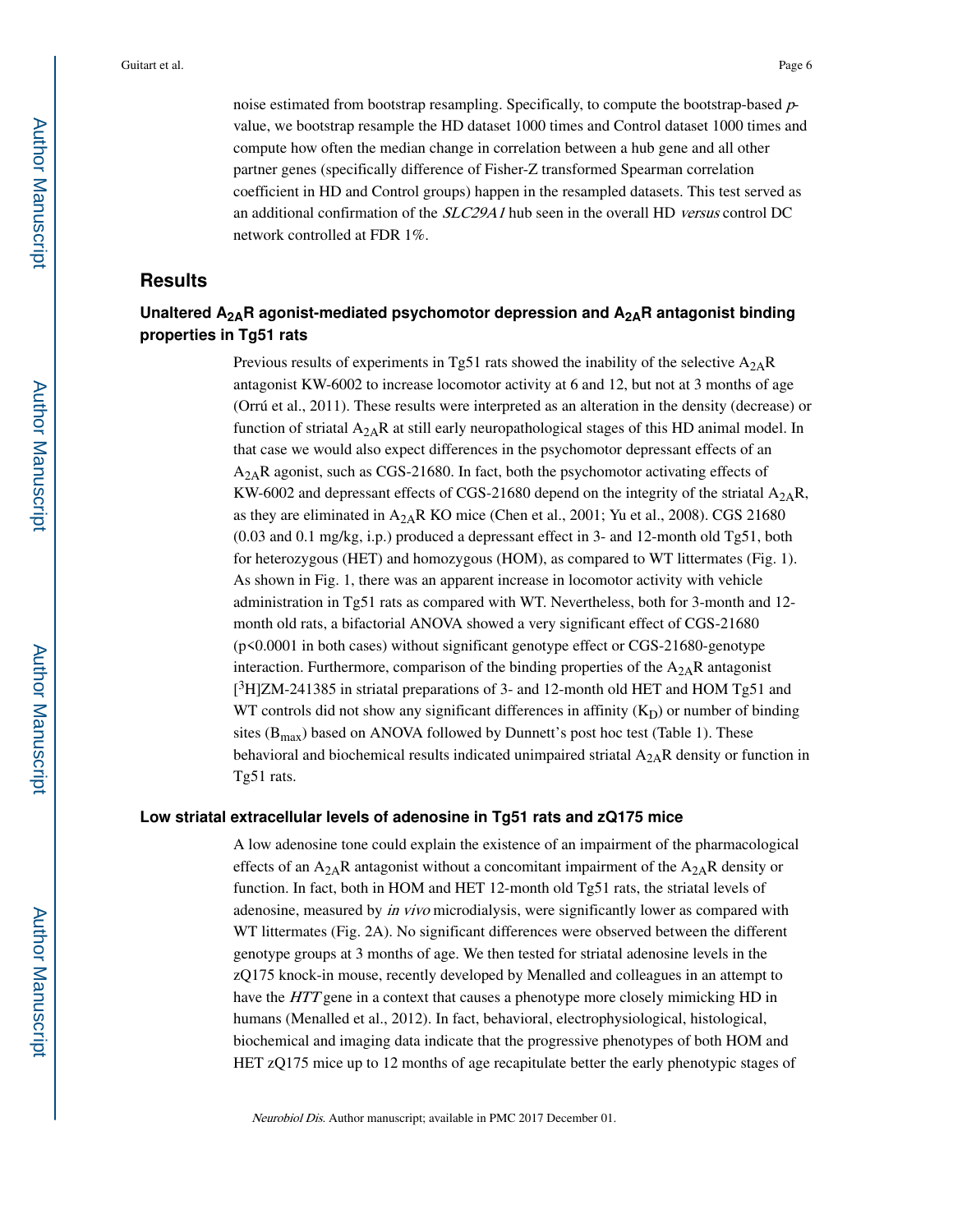HD than previous animal models (Menalled et a., 2012; Heikkinen et al., 2012; Peng et al., 2016). HET zqQ175 mice were chosen for the present study since they provide a more insidious and less penetrating genotype than HOM (Peng et al., 2016) and similar neuropathological changes than the 12-month old hetero- and homozygous Tg51 rats (Kántor et al., 2006; Heikkinen et al., 2012), which correspond to grade 2 in the Vonsattel neuropathological severity score in patients with HD (see above).The results confirmed those obtained with Tg51 rats and zQ175 mice showed striatal extracellular levels of adenosine that were significantly lower than for WT littermates (Fig. 2B).

# **High striatal density of ENT1 and low striatal density of A2AR antagonist binding sites in zQ175 mice**

In view of the crucial role of ENT1 in determining the extracellular content of adenosine in the brain, we investigated the possibility of an ENT1 upregulation in the striatum of zQ175 mice, performing saturation experiments of the ENT1 inhibitor  $[3H]$ NBTI. In fact, the striatal binding of the ENT1 inhibitor  $\binom{3}{1}$ NBTI was increased in zQ175 mice as compared to WT littermates (Figs. 3A and 3B), with a significant increase in the number of binding sites ( $B_{\text{max}}$ : 0.35 ± 0.02 pmol/mg protein *versus* 0.27 ± 0.03 pmol/mg of protein) and no significant change in affinity (K<sub>D</sub>:  $0.11 \pm 0.03$  versus  $0.11 \pm 0.01$  nM). The striatal density of  $A_{2A}R$  was also analyzed with saturation experiments with [ $3H$ ]ZM-241385. The binding of the  $A_{2A}R$  antagonist was decreased in zQ175 mice as compared to WT littermates (Figs. 3C and 3D), with a significant decrease in the number of binding sites ( $B_{\text{max}}$ : 0.30  $\pm$  0.04 pmol/mg protein versus  $0.62 \pm 0.07$  pmol/mg of protein) and no significant change in affinity  $(K_D: 0.50 \pm 0.08$  versus  $0.49 \pm 0.08$  nM).

#### **Increased expression of the ENT1 transcript in HD**

If zQ175 mice do represent a valid model of the HD, we could expect an upregulation of ENT1 in postmortem brain tissue from patients with less severe neuropathological stages of HD. Analysis of the relative level of ENT1 transcript (SLC29A1) in the postmortem prefrontal cortex of 157 non-HD subjects and 127 HD patients with different neuropathological severity of the disease was performed using two different probes, as detailed in the Methods section. Data analysis revealed that HD patients with Vonsattel severity score 2, but not those with higher severity stage 3 or 4, expressed significantly higher levels of ENT1 transcript than non-HD subjects (Fig. 4).

In addition to comparing the average expression level of SLC29A1 in the HD versus the control group (in differential expression analysis), we also inspected if the coordinate regulation of SLC29A1 with other genes in the genome were disrupted (gained/lost) in the HD group relative to controls. Several recent studies have utilized DC analysis to identify disease-dysregulated genes that are complementary to signature genes found in a DE analysis (Narayanan et al., 2011), since the correlation among two genes across individuals could be gained or lost in the disease group relative to controls without any significant change in their mean expression level across the two groups. We took the network of previously published DC relations identified at FDR 1% in this cohort of HD versus control individuals and extracted those DC relations that involved SLC29A1. This subnetwork revealed that the gene for ENT1 (*SLC29A1*) exhibited differential correlations (mostly gain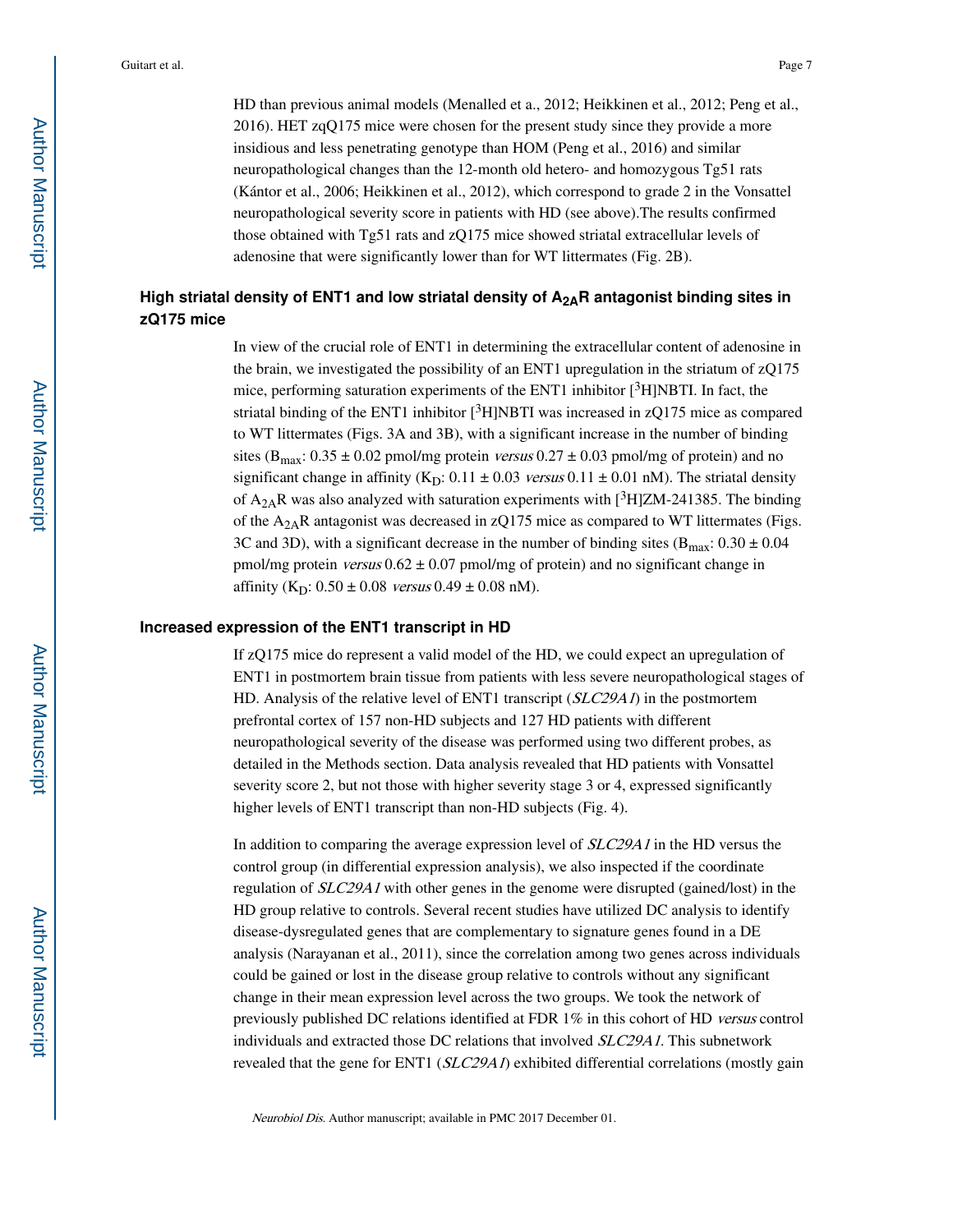of correlations) to at least 60 other gene reporters in HD patients relative to controls suggesting that it serves as a hub of HD-induced dysregulation (Fig. 5; P<1/1000 in bootstrap-based test; see Methods). This hub-like DC pattern appears to be reflective of the drastic rewiring of the entire gene-gene coexpression network observed when comparing HD versus control groups (Narayanan et al., 2014). The genes that SCL29A1 was differentially correlated with between the HD versus controls groups were enriched for protein folding annotations at p<0.05 (Bonferroni-corrected p value computed through PANTHER overrepresentation test, available at pantherdb.org and released 2016-07-15, for GO-Slim Biological Process terms in PANTHER version 11.0, released 2016-07-15). Amongst these DC partner genes of *SLC29A1*, the ones annotated with protein folding or chaperone related functions included PTGES3, HSPD1, HSP90AA5P, FKBP4, SUGT1, and STIP1. Importantly, the role of autophagy mediated by chaperones such as Hsp90 proteins in the clearance of Htt has been previously described (Qi and Zhang, 2014).

# **Discussion**

The role of adenosine receptors in the pathogenesis of HD has been the focus of intense research. Preclinical, clinical and genetic studies strongly point to a particularly important role of  $A_{2A}R$ , and downregulation of  $A_{2A}R$  has been consistently reported in HD rodent models and also in early stages of the disease (see Introduction and Lee and Chern, 2014). It was therefore surprising that our experiments in transgenic HD Tg51 rats did not show any evidence for a change in the number of  $A_{2A}R$  antagonist binding sites, while in a previous report we had shown that HD Tg51 rats were insensitive to the locomotor activating effects of an  $A_{2A}R$  antagonist (Orrú et al., 2011). Since the analysis of locomotor depression induced by an  $A_{2A}R$  agonist also indicated no evidence for  $A_{2A}R$  functional abnormalities, it became obvious to investigate a reduction in the striatal adenosine tone. In fact, the striatal extracellular concentration of adenosine was significantly reduced in Tg51 rats and also in the recently introduced animal model of HD, the zQ175 knock-in mouse (Heikkinen et al., 2012; Menalled et al., 2012).  $A_{2A}R$  antagonist binding was nevertheless found to be significantly reduced in zQ175 mice, even though both rodent models were analyzed at ages that show a similar neuropathological degree, which correspond to early neuropathological stages of HD (grade 2 in the Vonsattel scale). This suggests that reduced adenosine (evident in both models) and reduced  $A_{2A}R$  density (only evident in zQ175 mice) are two independent processes that develop during the initial neuropathological stages of the disease.

Brain adenosine homeostasis is under the control of several transporters and enzymes. Evidence has been accumulating indicating the involvement of adenosine and astroglia in HD (Lee and Chern, 2014). Adenosine may be released as such from cells (Melani et al., 2012) or may be a product of ATP that is released mostly by astrocytes and is transformed into adenosine by means of membrane-associated ecto-5'-nucleotidases (CD39 and CD73) (Boison et al., 2010). Extracellular adenosine removal depends mostly on the uptake via the equilibrative nucleoside transporter ENT1 (Li et al., 2013), also predominantly expressed in astrocytes (Peng, 2005; Wu et al., 2010). Upregulation of ENT1 should lead to reduced adenosine tone, a mechanism that has been invoked to be involved in the pathogenesis of several neuropsychiatric disorders, including alcohol use disorder and depression (Prediger et al., 2006; Gass et al., 2010; Sari et al., 2013; Hines and Haydon, 2014). We therefore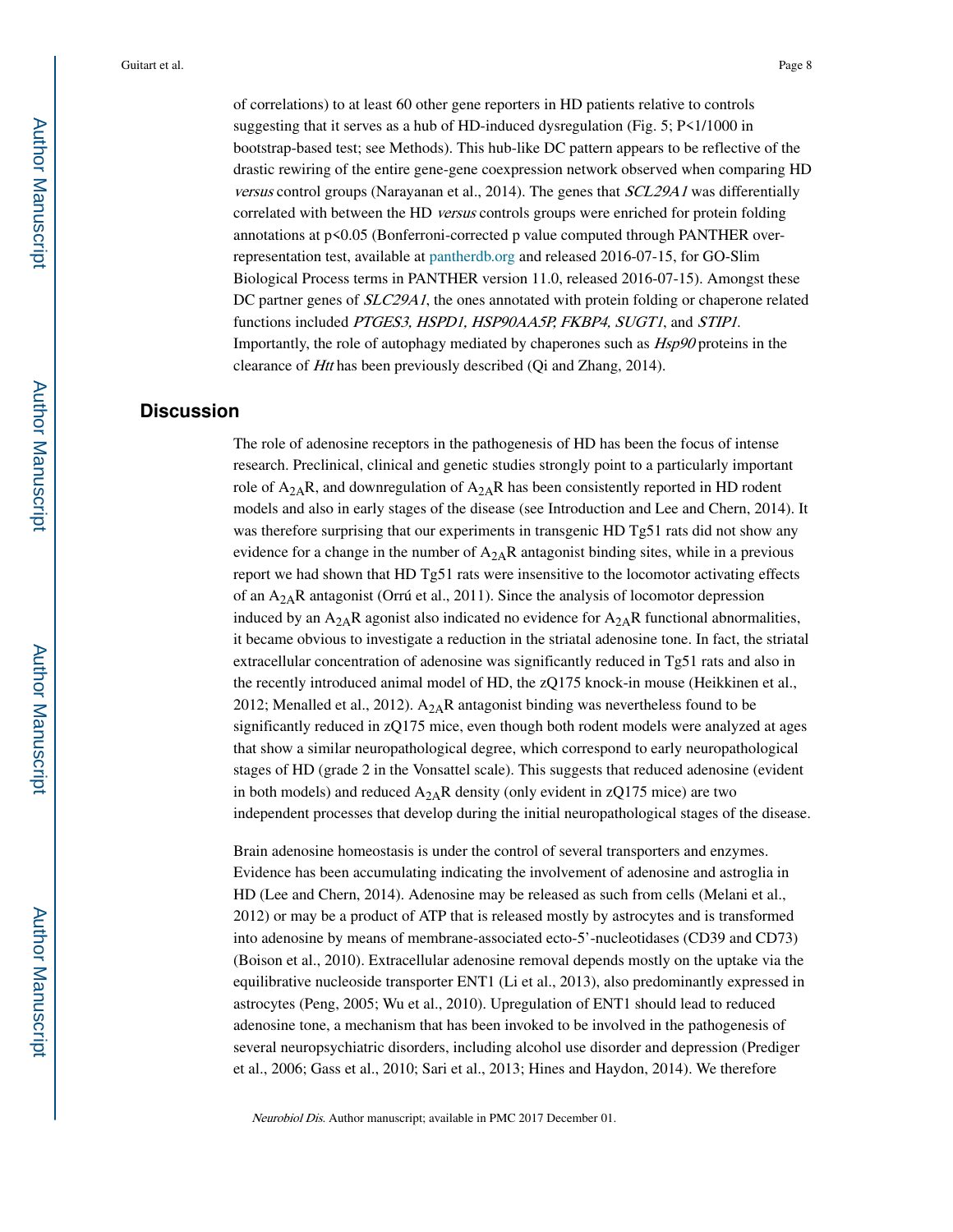sought for an upregulation of ENT1 in HD rodent models. Indeed, we did not only found the striatal density of ENT1 expression significantly increased in the zQ175 knock-in mouse, but the expression of the ENT1 transcript (*SLC29A1*) was significantly increased in postmortem prefrontal cortex from HD patients with a grade 2 Vonsattel severity score. The difference in *SLC29A1* expression was not seen in more severe neuropathological stages (Vonsattel severity score 3 and 4). The demonstration of the same biochemical changes in equivalent neuropathological stages in the rodent model and HD patients strongly supports ENT1 as a biomarker for HD. Furthermore, a differential coexpression analysis demonstrated that SLC29A1 serves as a critical hub of HD-induced gene dysregulation. These results underscore a significant pathogenetic role of ENT1, especially considering that our DC analysis showed ENT1 gained correlations to several other genes in the HD group comprising all HD stage samples relative to controls.

Altogether, the present study demonstrates that ENT1 and striatal extracellular adenosine constitute biomarkers of the initial stages of neurodegeneration in HD. It is well established that adenosine plays an important neuroprotective role (Stone et al., 2009; Ribeiro et al., 2016) and evidence has been accumulating indicating the involvement of adenosine and astroglia in HD (Lee and Chern, 2014). As mentioned in the Introduction, an insufficient tonic activation of  $A_{2A}R$ , which can be related to decreased levels of both the neurotransmitter and the receptor, can be involved in the previously described impairment of BDNF-neuroprotective effect in HD (Zuccato et al., 2001; Lee and Chern, 2014). But altered expression and function of the adenosine receptor  $(A_1R)$  has also recently reported in mice and patients with HD (Ferrante et al., 2014; Matusch et al., 2014). The potential impact of lower adenosine tone on the function of dysregulated  $A_1R$  (Blum et al., 2002; Ferrante et al., 2014) during HD progression warrants further investigation.

Therefore, reduced extracellular levels of adenosine secondary to ENT-1 upregulation can be fundamental in the progression of the disease and most probably contributes to the reduced age of onset of HD associated with an  $A_{2A}R$  polymorphism and with caffeine intake (Dhaenens et al., 2009; Taherzadeh-Fard et al., 2010). Collectively, these findings predict that ENT1 could constitute a new therapeutic target and ENT1 blockers, such as dipyridamole and T1–11 (Huang et al., 2011), could at least delay the age of onset of HD.

# **Acknowledgments**

We thank Dr. Ling-Hui Li for the assistance in data extraction from the GEO database and statistical analyses and Dr. Alessia Melani for her assistance in the microdialysis experiments. Work supported by the Intramural Funds of NIDA and NIAID, and from CHDI Foundation.

# **Abbreviations**

| $A_1R$    | Adenosine $A_1$ receptor    |
|-----------|-----------------------------|
| $A_{2A}R$ | Adenosine $A_{2A}$ receptor |
| $D_2R$    | Dopamine $D_2$ receptor     |
| DC        | differential coexpression   |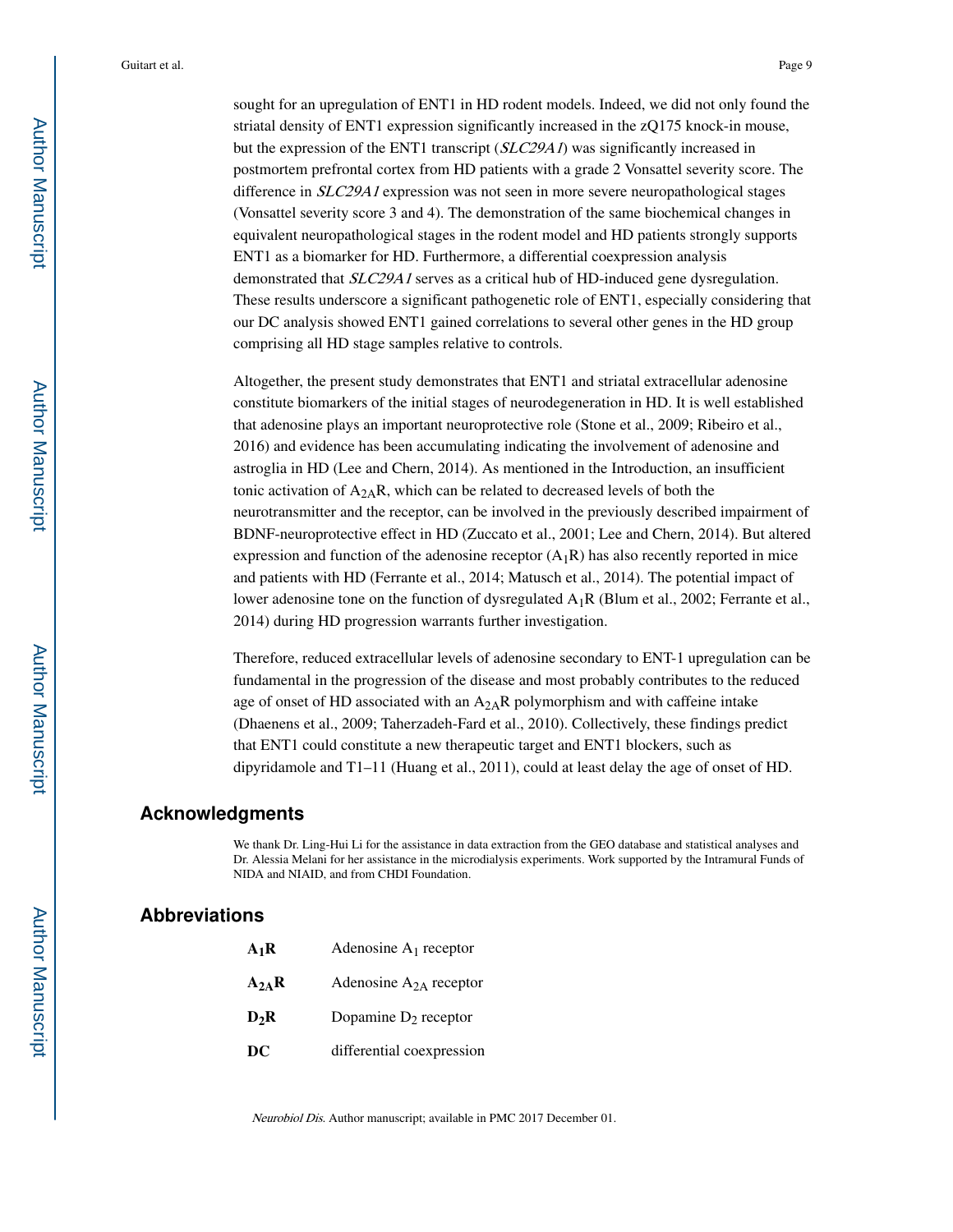| DE         | differential expression  |
|------------|--------------------------|
| HD         | Huntington disease       |
| <b>HET</b> | heterozygous             |
| <b>HOM</b> | homozygous               |
| <b>HTT</b> | huntingtin               |
| rlm        | robust linear regression |
| WT         | wild type                |
|            |                          |

# **References**

- Boison D, Chen JF, Fredholm BB. Adenosine signaling and function in glial cells. Cell Death Differ. 2010; 17:1071–1082. [PubMed: 19763139]
- Blum D, Gall D, Galas MC, d'Alcantara P, Bantubungi K, Schiffmann SN. The adenosine A1 receptor agonist adenosine amine congener exerts a neuroprotective effect against the development of striatal lesions and motor impairments in the 3-nitropropionic acid model of neurotoxicity. J Neurosci. 2002; 22:9122–9133. [PubMed: 12388620]
- Chen JF, Moratalla R, Impagnatiello F, Grandy DK, Cuellar B, Rubinstein M, et al. The role of the D(2) dopamine receptor (D(2)R) in A(2A) adenosine receptor (A(2A)R)-mediated behavioral and cellular responses as revealed by A(2A) and D(2) receptor knockout mice. Proc Natl Acad Sci USA. 2001; 98:1970–1975. [PubMed: 11172060]
- Chiang MC, Lee YC, Huang CL, Chern Y. cAMP-response element-binding protein contributes to suppression of the A2A adenosine receptor promoter by mutant Huntingtin with expanded polyglutamine residues. J Biol Chem. 2005; 280:14331–14340. [PubMed: 15689617]
- Choi DS, Cascini MG, Mailliard W, Young H, Paredes P, McMahon T, et al. The type 1 equilibrative nucleoside transporter regulates ethanol intoxication and preference. Nat Neurosci. 2004; 7:855– 861. [PubMed: 15258586]
- Dhaenens CM, Burnouf S, Simonin C, Van Brussel E, Duhamel A, Defebvre L, et al. A genetic variation in the ADORA2A gene modifies age at onset in Huntington's disease. Neurobiol Dis. 2009; 35:474–476. [PubMed: 19591938]
- Diógenes MJ, Fernandes CC, Sebastião AM, Ribeiro JA. Activation of adenosine A2A receptor facilitates brain-derived neurotrophic factor modulation of synaptic transmission in hippocampal slices. J Neurosci. 2004; 24:2905–2913. [PubMed: 15044529]
- Ferrante RJ, Kowall NW, Beal MF, Martin JB, Bird ED, Richardson EP Jr. Morphologic and histochemical characteristics of a spared subset of striatal neurons in Huntington's disease. J Neuropathol Exp Neurol. 1987; 46:12–27. [PubMed: 2947977]
- Ferrante A, Martire A, Pepponi R, Varani K, Vincenzi F, Ferraro L, et al. Expression, pharmacology and functional activity of adenosine A1 receptors in genetic models of Huntington's disease. Neurobiol Dis. 2014; 71:193–204. [PubMed: 25132555]
- Ferré S, O'Connor WT, Fuxe K, Ungerstedt U. The striopallidal neuron: a main locus for adenosinedopamine interactions in the brain. J Neurosci. 1993; 13:5402–5406. [PubMed: 8254382]
- Fredholm BB, IJzerman AP, Jacobson KA, Linden J, Müller CE. International Union of Basic and Clinical Pharmacology. LXXXI. Nomenclature and classification of adenosine receptors--an update. Pharmacol Rev. 2011; 63:1–34. [PubMed: 21303899]
- Gass N, Ollila HM, Utge S, Partonen T, Kronholm E, Pirkola S, et al. Contribution of adenosine related genes to the risk of depression with disturbed sleep. J Affect Disord. 2010; 126:134–139. [PubMed: 20392501]
- Glass M, Dragunow M, Faull RL. The pattern of neurodegeneration in Huntington's disease: a comparative study of cannabinoid, dopamine, adenosine and GABA(A) receptor alterations in the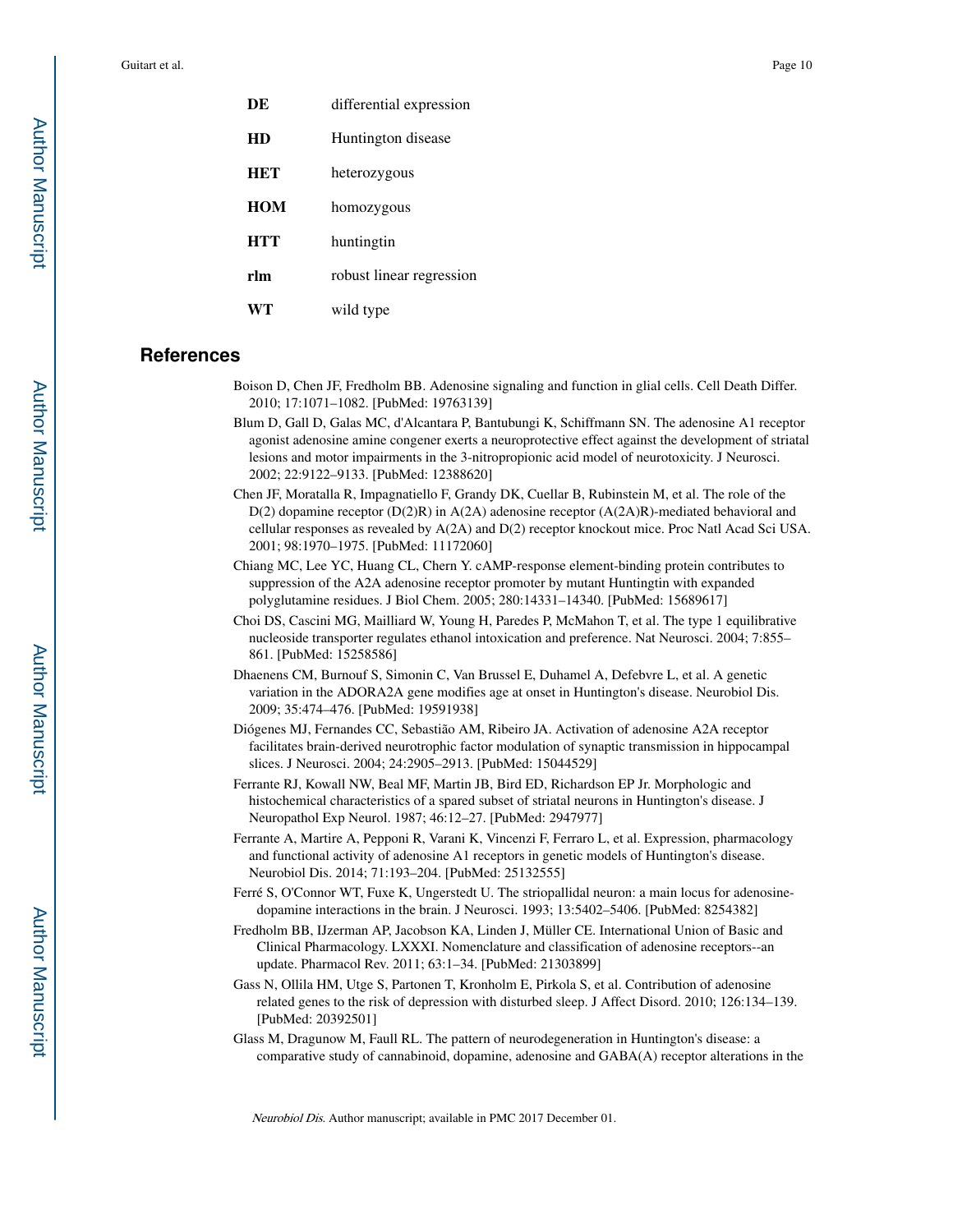human basal ganglia in Huntington's disease. Neuroscience. 2000; 97:505–519. [PubMed: 10828533]

- Heikkinen T, Lehtimäki K, Vartiainen N, Puoliväli J, Hendricks SJ, Glaser JR, et al. Characterization of neurophysiological and behavioral changes, MRI brain volumetry and 1H MRS in zQ175 knock-in mouse model of Huntington's disease. PLoS One. 2012; 7:e50717. [PubMed: 23284644]
- Hines DJ, Haydon PG. Astrocytic adenosine: from synapses to psychiatric disorders. Philos Trans R Soc Lond B Biol Sci. 2014; 369:20130594. [PubMed: 25225088]
- Huang NK, Lin JH, Lin JT, Lin CI, Liu EM, Lin CJ, et al. A new drug design targeting the adenosinergic system for Huntington's disease. PLoS One. 2011; 6:e20934. [PubMed: 21713039]
- Kántor O, Temel Y, Holzmann C, Raber K, Nguyen HP, Cao C, et al. Selective striatal neuron loss and alterations in behavior correlate with impaired striatal function in Huntington's disease transgenic rats. Neurobiol Dis. 2006; 22:538–547. [PubMed: 16480885]
- Lee C-F, Chern Y. Adenosine receptors and Huntington's disease. Int Rev Neurobiol. 2014; 119:195– 232. [PubMed: 25175968]
- Li B, Gu L, Hertz L, Peng L. Expression of nucleotide transporter in freshly isolated neurons and astrocytes from mouse brain. Neurochem Res. 2013; 38:2351–2358. [PubMed: 24026568]
- Matusch A, Saft C, Elmenhorst D, Kraus PH, Gold R, Hartung HP, et al. Cross sectional PET study of cerebral adenosine A1 receptors in premanifest and manifest Huntington's disease. Eur J Nucl Med Mol Imaging. 2014; 41:1210–1220. [PubMed: 24566949]
- Melani A, Pantoni L, Corsi C, Bianchi L, Monopoli A, Bertorelli R. Striatal outflow of adenosine, excitatory amino acids, gamma-aminobutyric acid, and taurine in awake freely moving rats after middle cerebral artery occlusion: correlations with neurological deficit and histopathological damage. Stroke. 1999; 30:2448–2454. [PubMed: 10548683]
- Melani A, Corti F, Stephan H, Müller CE, Donati C, Bruni P, et al. Ecto-ATPase inhibition: ATP and adenosine release under physiological and ischemic in vivo conditions in the rat striatum. Exp Neurol. 2012; 233:193–204. [PubMed: 22001157]
- Menalled LB, Kudwa AE, Miller S, Fitzpatrick J, Watson-Johnson J, Keating N, et al. Comprehensive behavioral and molecular characterization of a new knock-in mouse model of Huntington's disease: zQ175. PLoS One. 2012; 7:e49838. [PubMed: 23284626]
- Mitchell IJ, Cooper AJ, Griffiths MR. The selective vulnerability of striatopallidal neurons. Prog Neurobiol. 1999; 5:691–719.
- Narayanan M, Huynh JL, Wang K, Yang X, Yoo S, McElwee J, et al. Common dysregulation network in the human prefrontal cortex underlies two neurodenerative diseases. Mol Syst Biol. 2014; 10:743–758. [PubMed: 25080494]
- Orrú M, Zanoveli JM, Quiroz C, Nguyen HP, Guitart X, Ferré S. Functional changes in postsynaptic adenosine A(2A) receptors during early stages of a rat model of Huntington's disease. Exp Neurol. 2011; 232:76–80. [PubMed: 21867705]
- Peng L, Huang R, Yu AC, Fung KY, Rathbone MP, Hertz L. Nucleoside transporter expression and function in cultured mouse astrocytes. Glia. 2005; 52:25–35. [PubMed: 15892125]
- Peng Q, Wu B, Jiang M, Jin J, Hou Z, Zheng J, et al. Characterization of behavioral, neuropathological, brain metabolic and key molecular changes in zQ175 Knock-In mouse model of Huntington's disease. PLoS One. 2016; 11:e0148839. [PubMed: 26859386]
- Prediger RD, da Silva GE, Batista LC, Bittencourt AL, Takahashi RN. Activation of adenosine A1 receptors reduces anxiety-like behavior during acute ethanol withdrawal (hangover) in mice. Neuropsychopharmacology. 2006; 31:2210–2220. [PubMed: 16407902]
- Qi L, Zhang XD. Role of chaperone-mediated autophagy in degrading Huntington'sdisease-associated huntingtin protein. Acta Biochim Biophys Sin. 2014; 46:83–91. [PubMed: 24323530]
- Quiroz C, Luján R, Uchigashima M, Simoes AP, Lerner TN, Borycz J, et al. Key modulatory role of presynaptic adenosine A2A receptors in cortical neurotransmission to the striatal direct pathway. ScientificWorldJournal. 2009; 9:1321–1344. [PubMed: 19936569]
- Ribeiro FF, Xapelli S, Miranda-Lourenço C, Tanqueiro SR, Fonseca-Gomes J, Diógenes MJ, et al. Purine nucleosides in neuroregeneration and neuroprotection. Neuropharmacology. 2016; 104:226–242. [PubMed: 26577017]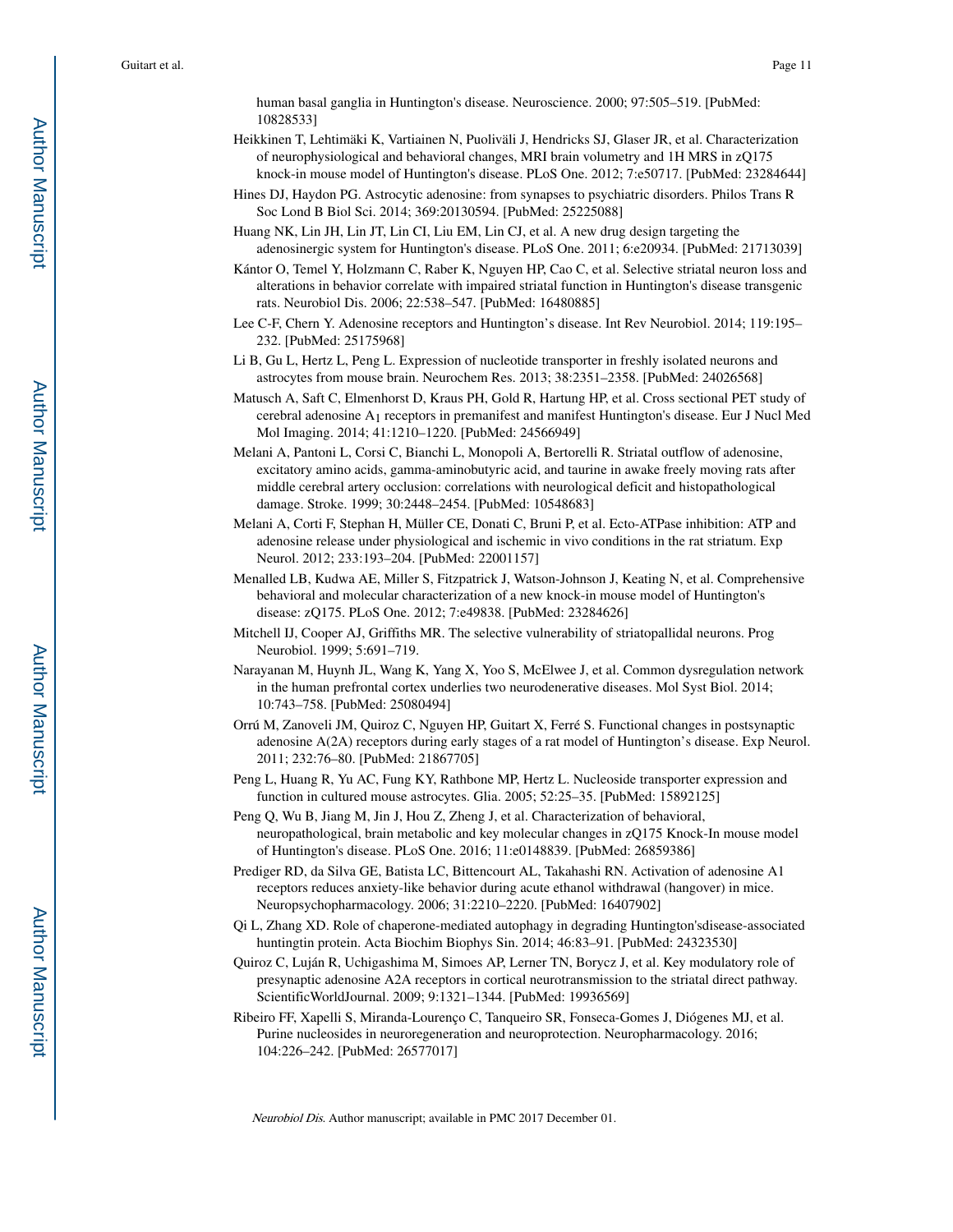- Rodrigues TM, Jerónimo-Santos A, Sebastião AM, Diógenes MJ. Adenosine A(2A) Receptors as novel upstream regulators of BDNF-mediated attenuation of hippocampal Long-Term Depression (LTD). Neuropharmacology. 2014; 79:389–398. [PubMed: 24361450]
- Sari Y, Sreemantula SN, Lee MR, Choi DS. Ceftriaxone treatment affects the levels of GLT1 and ENT1 as well as ethanol intake in alcohol-preferring rats. J Mol Neurosci. 2013; 51:779–787. [PubMed: 23893122]
- Simonin C, Duru C, Salleron J, Hincker P, Charles P, Delval A, et al. Association between caffeine intake and age at onset in Huntington's disease. Neurobiol Dis. 2013; 58:179–182. [PubMed: 23732677]
- Stone TW, Ceruti S, Abbracchio MP. Adenosine receptors and neurological disease: neuroprotection and neurodegeneration. Handb Exp Pharmacol. 2009; 193:535–587.
- Taherzadeh-Fard E, Saft C, Wieczorek S, Epplen JT, Arning L. Age at onset in Huntington's disease: replication study on the associations of ADORA2A, HAP1 and OGG1. Neurogenetics. 2010; 11:435–439. [PubMed: 20512606]
- The Huntington's Disease Collaborative Research Group. A novel gene containing a trinucleotide repeat that is expanded and unstable on Huntington's disease chromosomes. Cell. 1993; 72:971– 983. [PubMed: 8458085]
- Villar-Menéndez I, Blanch M, Tyebji S, Pereira-Veiga T, Albasanz JL, Martín M, et al. Increased 5 methylcytosine and decreased 5-hydroxymethylcytosine levels are associated with reduced striatal A2AR levels in Huntington's disease. Neuromolecular Med. 2013; 15:295–309. [PubMed: 23385980]
- von Hörsten S, Schmitt I, Nguyen HP, Holzmann C, Schmidt T, Walther T, et al. Transgenic rat model of Huntington's disease. Hum Mol Genet. 2003; 12:617–624. [PubMed: 12620967]
- Vonsattel JP, Myers RH, Stevens TJ, Ferrante RJ, Bird ED, Richardson EP Jr. Neuropathological classification of Hunt1ington's disease. J Neuropathol Exp Neurol. 1985; 44:559–577. [PubMed: 2932539]
- Wu J, Lee MR, Choi S, Kim T, Choi DS. ENT1 regulates ethanol-sensitive EAAT2 expression and function in astrocytes. Alcohol Clin Exp Res. 2010; 34:1110–1117. [PubMed: 20374202]
- Yu L, Shen HY, Coelho JE, Araújo IM, Huang QY, Day YJ, et al. Adenosine A2A receptor antagonists exert motor and neuroprotective effects by distinct cellular mechanisms. Ann Neurol. 2008; 63:338–346. [PubMed: 18300283]
- Zuccato C, Ciammola A, Rigamonti D, Leavitt BR, Goffredo D, Conti L, et al. Loss of huntingtinmediated BDNF gene transcription in Huntington's disease. Science. 2001; 293:493–498. [PubMed: 11408619]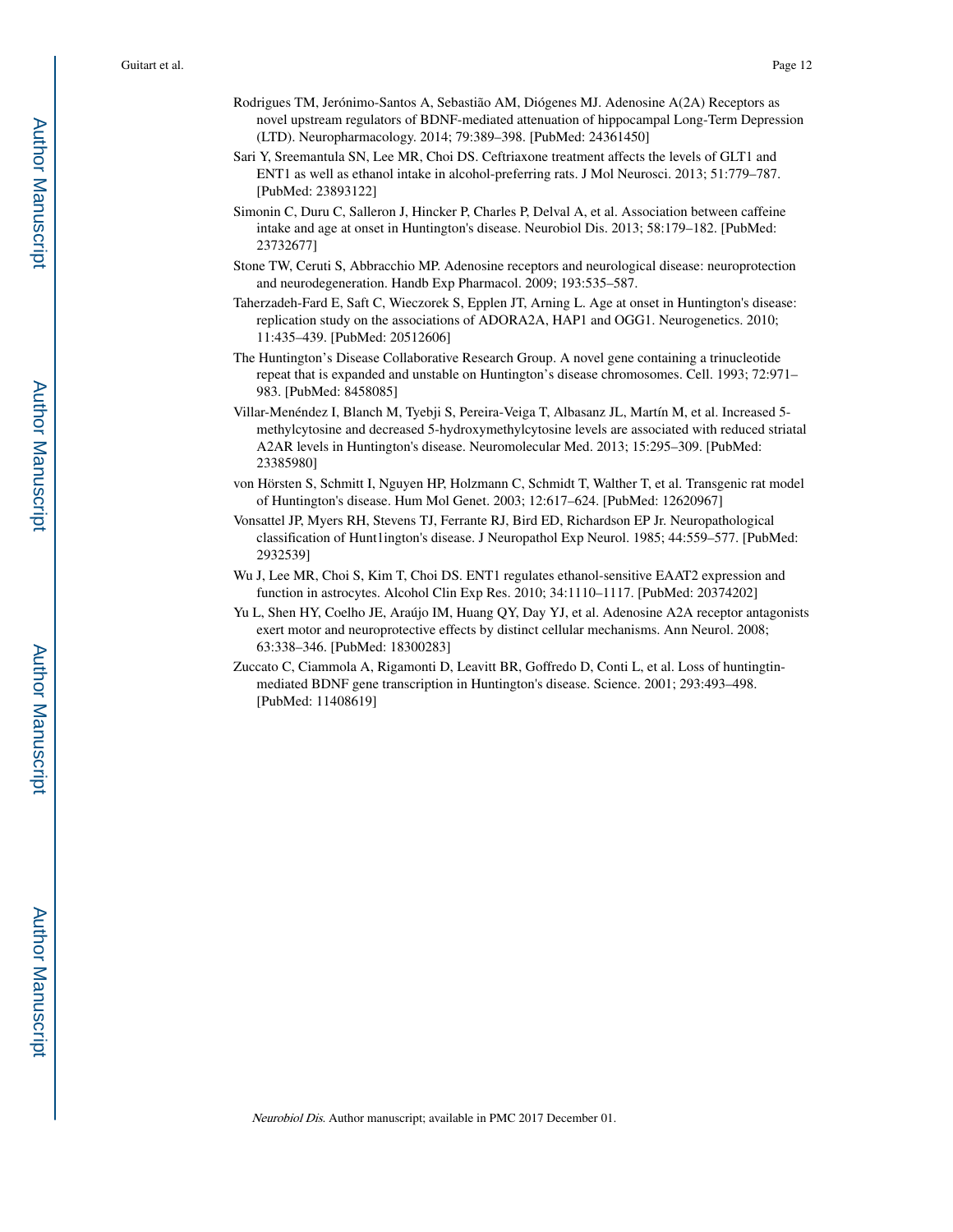# **Highlights**

- **\*** Decrease in striatal extracellular levels of adenosine was found in HD rodent models
- **\*** This was paralleled by upregulation of the equilibrative nucleoside transporter ENT1
- **\*** ENT1 was also demonstrated in postmortem brain tissue from HD patients
- **\*** Adenosine and ENT1 can constitute biomarkers an therapeutic targets for HD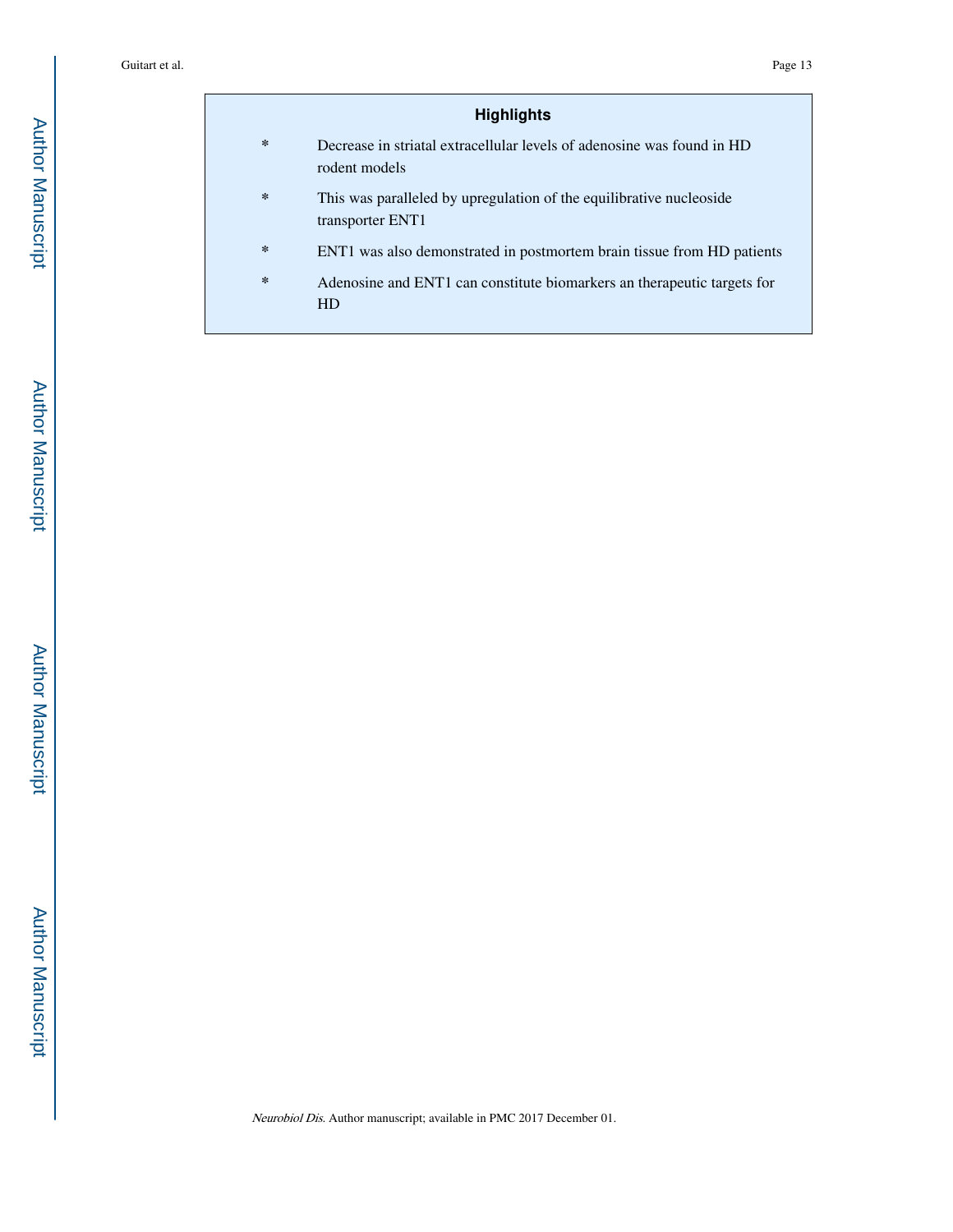

12 months



# **Figure 1.**

Locomotor depression induced by the  $A_{2A}R$  agonist CGS-21680 (0.03 and 0.1 mg/kg, i.p.) in homozygous (HOM) and heterozygous (HET) Tg51 rats and wild-type littermates WT measured at 3 and 12 months of age. Values represent means  $\pm$  S.E.M. (n = 6–8 per group) of the average of 10-min period transformed counts (square root) during the 90-min period of observation. \* and \*\*: significantly different compared to vehicle-treated rats (VEH);  $p$ <0.05 and  $p$ <0.01, respectively; Bifactorial ANOVA, followed by one-way ANOVA with Dunnett's post hoc test.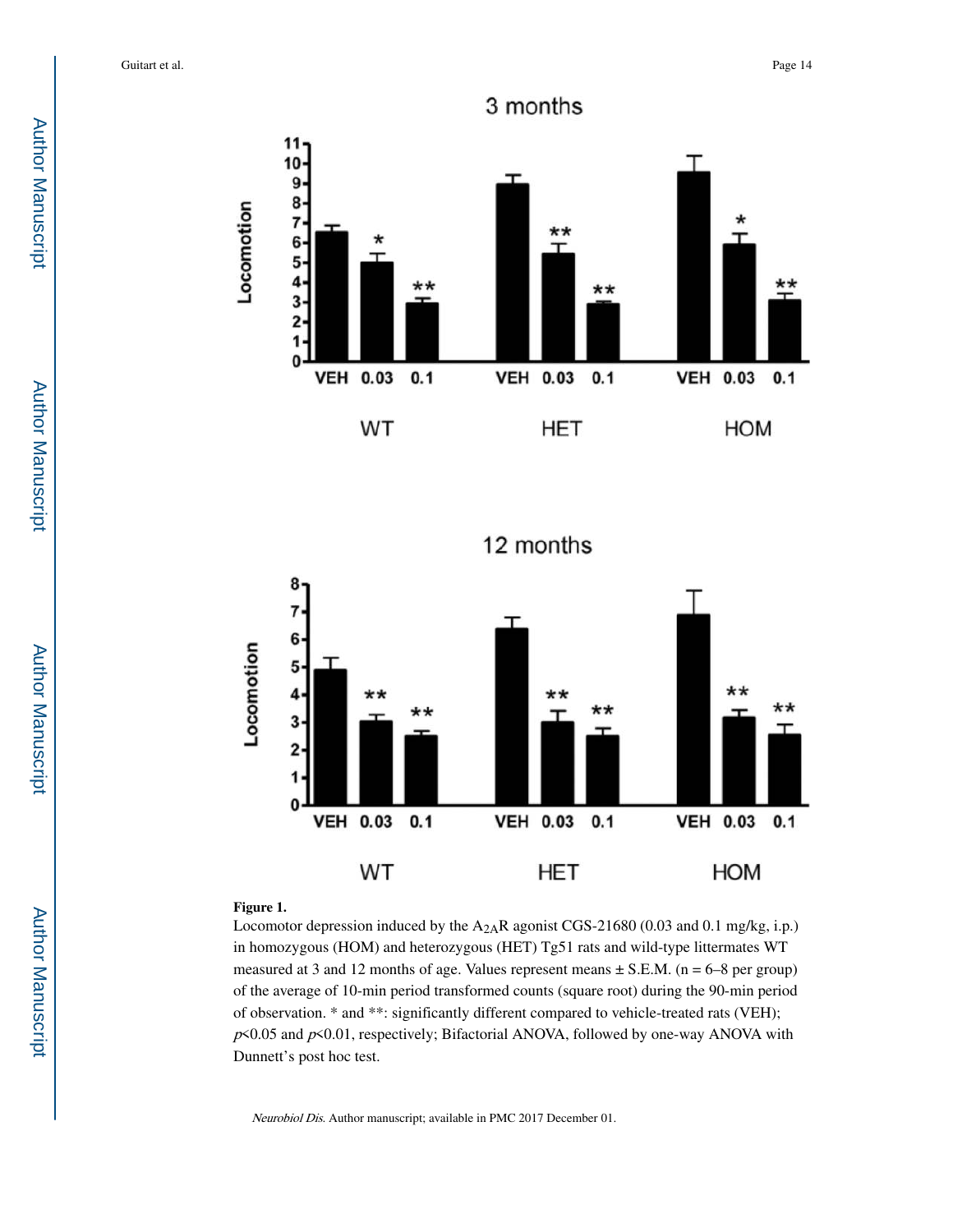





# **Figure 2.**

Basal striatal levels of adenosine as measured with in vivo microdialysis in homozygous (HOM) and heterozygous (HET) Tg51 rats measured at 3 and 12 months of age (A) and in heterozygous 12 month-old zQ175 knock-in mice (B) at 12 months of age as compared with wild-type littermates (WT). Results are expressed as means  $\pm$  S.E.M. (n = 6–8 per group) of the concentration of adenosine  $(\mu M)$ . \* and \*\*: significantly different compared to WT;  $p$ <0.05 and  $p$ <0.01, respectively; ANOVA with Dunnett's post hoc test or non-paired Student's t test.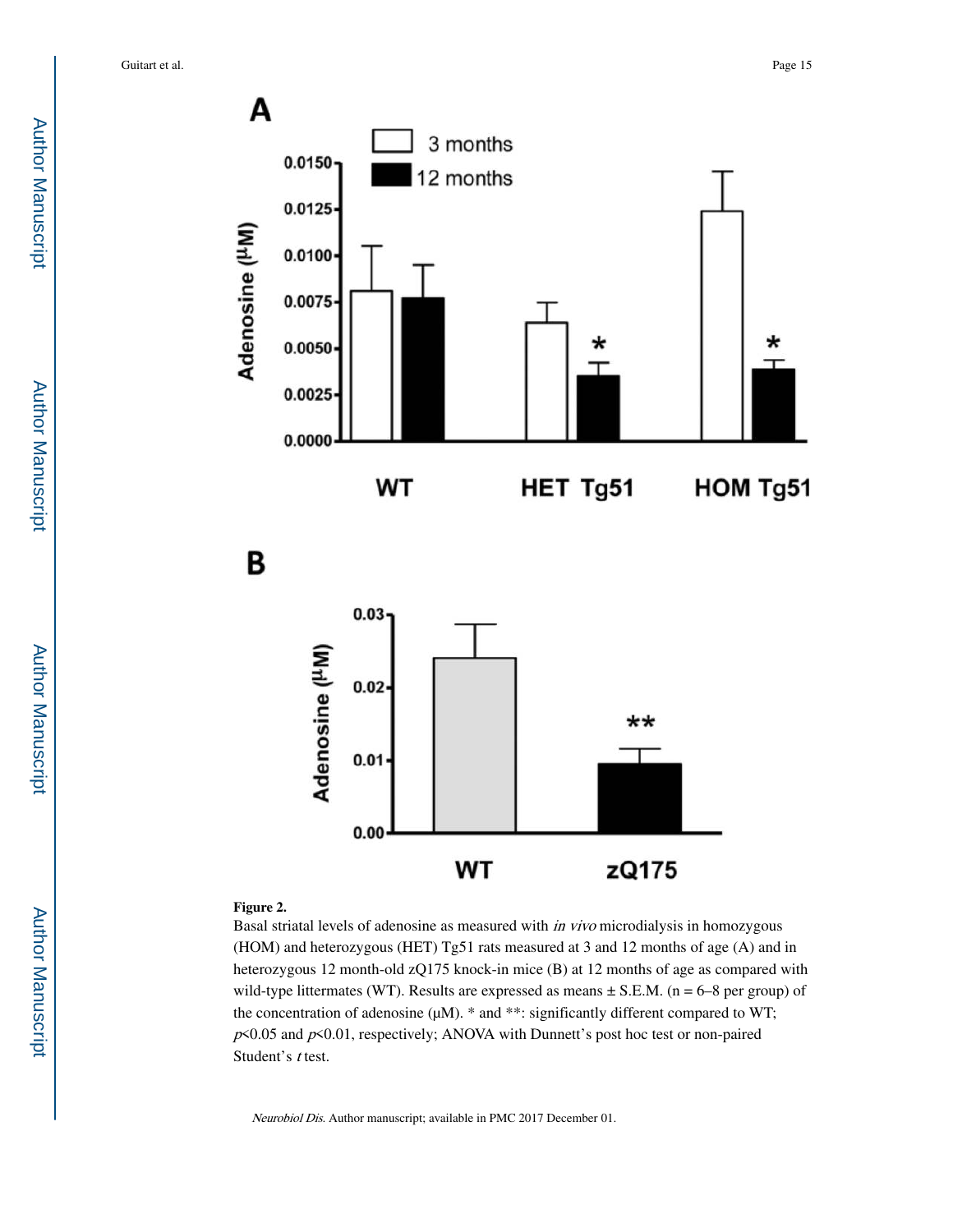Guitart et al. Page 16



#### **Figure 3.**

Binding of ENT1 and  $A_{2A}R$  ligands in the striatum of zQ175 mice wild-type littermates (WT). A. Representative saturation curves of the ENT1 ligand  $[{}^{3}H]$ NBTI. B. B<sub>max</sub> values of [<sup>3</sup>H]NBTI binding; results are expressed as means  $\pm$  S.E.M. (n = 8–10 per group). C. Representative saturation curves of the A<sub>2A</sub>R ligand [<sup>3</sup>H]ZM-241385. D. B<sub>max</sub> values of  $[^3H]ZM-241385$  binding; results are expressed as means  $\pm$  S.E.M. (n = 5 per group). \*: significantly different compared to WT;  $p \le 0.01$ ; unpaired Student's t test.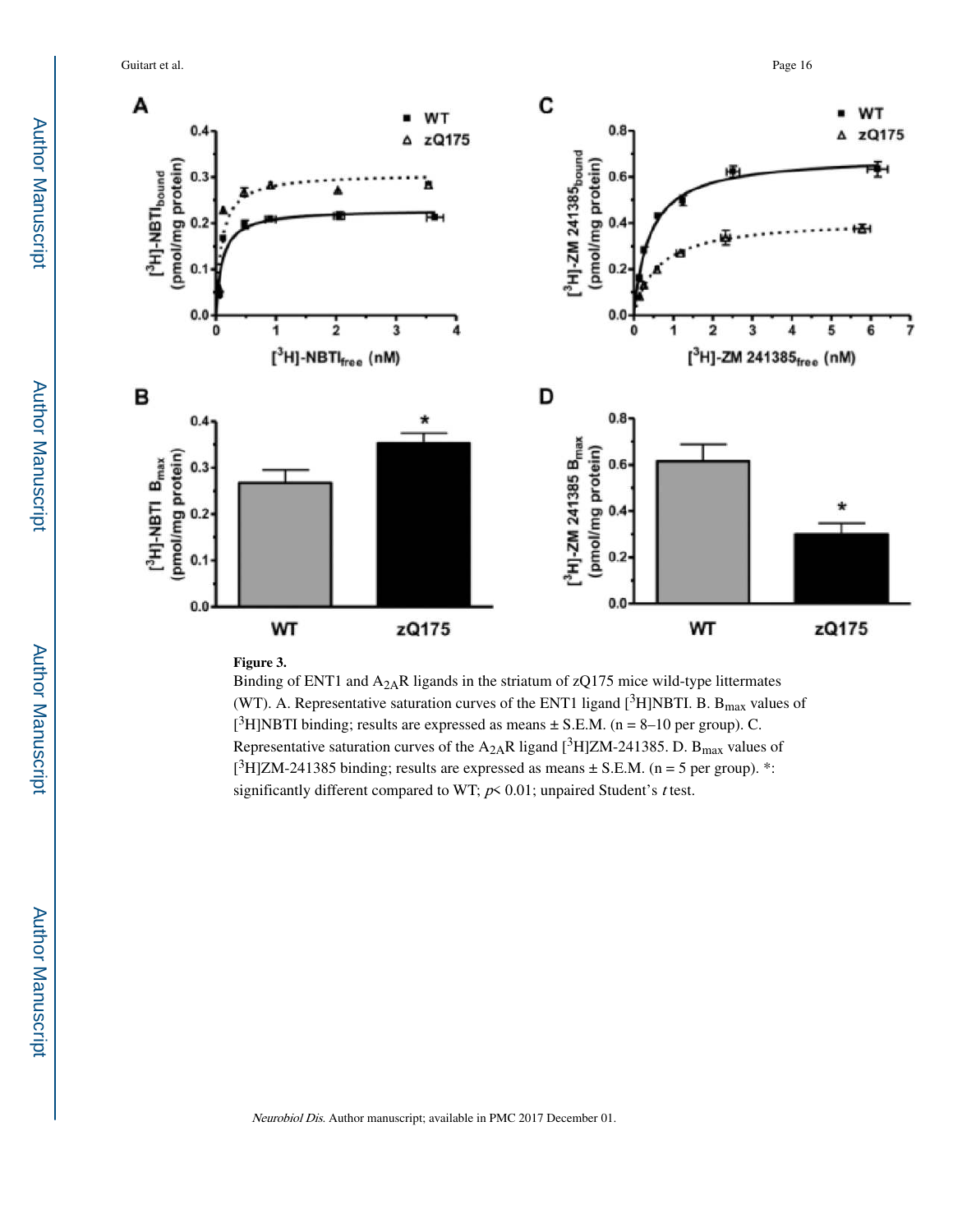Guitart et al. Page 17



# **Figure 4.**

ENT1 transcript expression in HD patients. The relative expression of the ENT1 gene (SLC29A1) from the prefrontal cortex of 157 non-demented controls and 127 HD patients derived from gene expression data of a previous study and two different probes were used (see Methods). Disease severity was determined based on Vonsattel staging as mild/ moderate (Stage 2;  $n = 38$ ) or severe (Stage 3;  $n = 59$ ; Stage 4,  $n = 30$ ). Values represent means  $\pm$  S.E.M.; \* and \*\*: significantly different as compared to controls; \* and \*\*: significantly different compared to WT;  $p \le 0.05$  and  $p \le 0.01$ , respectively; ANOVA with Dunnett's post hoc test.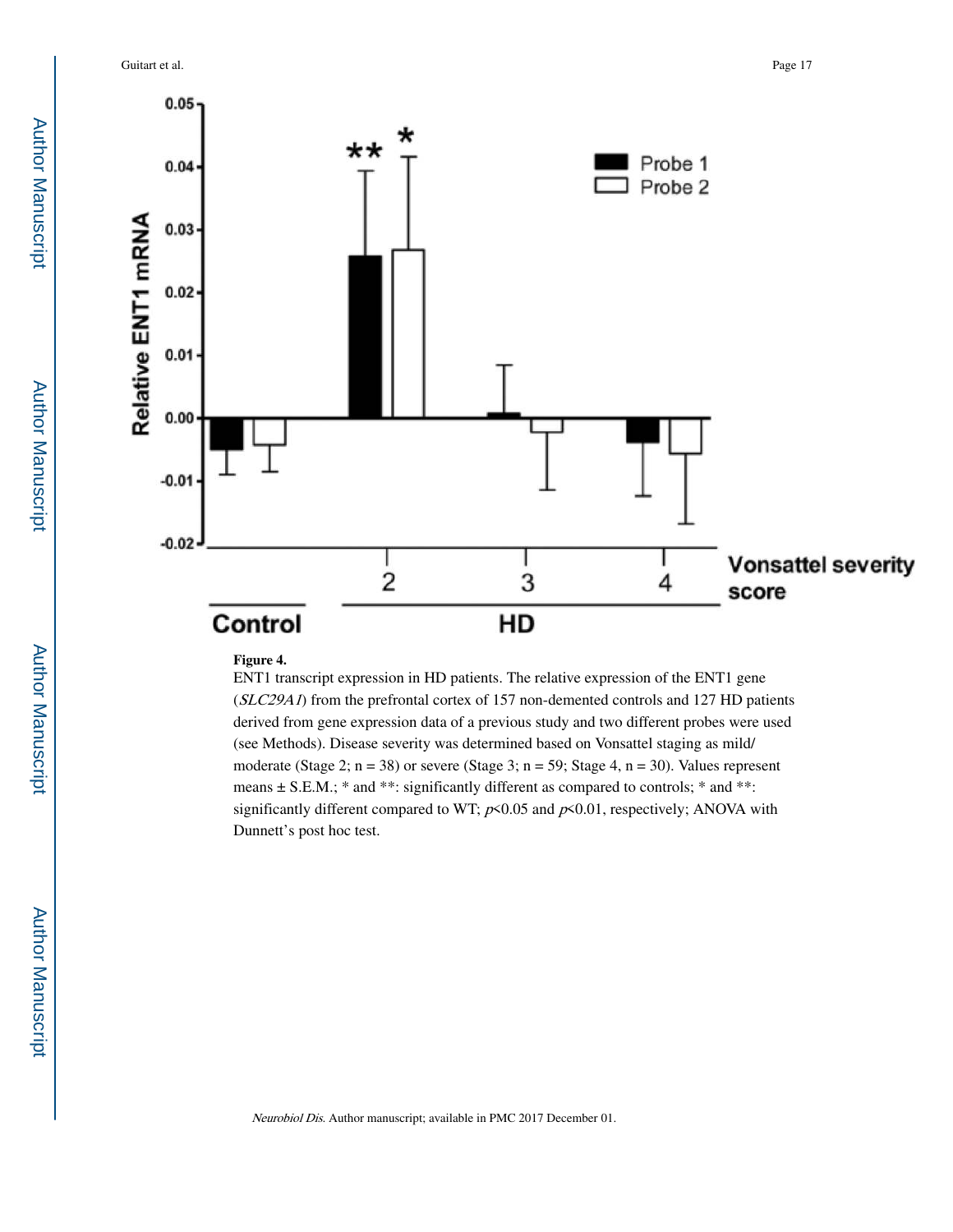

## **Figure 5.**

Altered coexpression pattern of the ENT1 transcript SLC29A1 in HD patients versus controls. The graph shows all genes differentially coexpressed with SLC29A1 in HD versus controls individuals, as chosen from the HD versus controls DC network identified at FDR 1% in a previously published study (see text).  $SLC29A1$  acts as a hub that is dysregulated with many other genes; red edges indicate gain of correlation between the gene pair in disease, and green edges are loss of correlation.